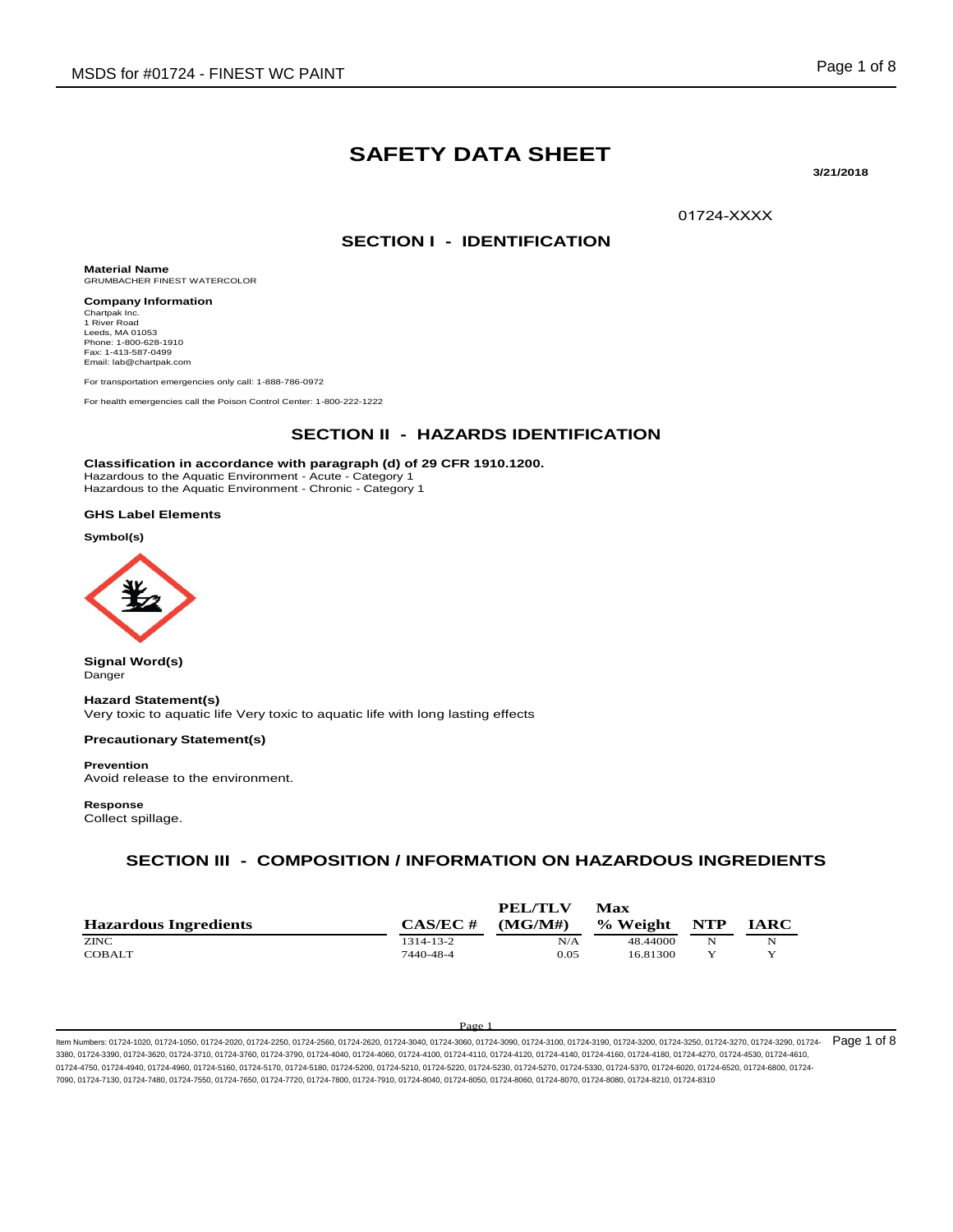### **SECTION IV - FIRST AID MEASURES**

FIRST AID MEASURES: If swallowed, get prompt medical attention.

### **SECTION V - FIRE FIGHTING MEASURES**

FLASH POINT (METHOD): N/A  $\overline{A}$  autoignition temperature: N/A EXPLOSION LIMITS IN AIR (% BY VOLUME): NOT EXPLOSIVE EXTINGUISHING MEDIA: NO SPECIAL MEDIA REQUIRED FIRE FIGHTING PROCEDURES: NO SPECIAL FIRE FIGHTING PROCEDURES REQUIRED UNUSUAL FIRE & EXPLOSION HAZARDS: NOT COMBUSTIBLE

## **SECTION VI - ACCIDENTAL RELEASE MEASURES**

STEPS TO BE TAKEN IN CASE A MATERIAL IS SPILLED: Clean up in accordance with all applicable regulations. Absorb spillage with noncombustible, absorbent material. For waste disposal, see Section XIII

## **SECTION VII - HANDLING AND STORAGE**

PRECAUTIONS TO BE TAKEN DURING STORAGE AND HANDLING: Good industrial hygiene practice requires that exposure be maintained below the TLV. This is preferably achieved through the provision of adequate ventilation. When exposure cannot be adequately controlled in this way, personal respiratory protection should be employed.

## **SECTION VIII - EXPOSURE CONTROLS / PERSONAL PROTECTION**

RESPIRATORY PROTECTION AND SPECIAL VENTILATION REQUIREMENTS: NONE REQUIRED OTHER PROTECTIVE EQUIPMENT (GLOVES, GOGGLES, ETC): NONE REQUIRED WORK/HYGIENE PRACTICES: Do not spray apply. Avoid ingestion. ENGINEERING CONTROLS: **KEEP OUT OF REACH OF CHILDREN.**

### **SECTION IX - PHYSICAL AND CHEMICAL PROPERTIES**

BOILING POINT: N/A GOILING POINT: N/A VAPOR PRESSURE: N/A SPECIFIC VAPOR DENSITY (AIR=1): N/A SPECIFIC GRAVITY: N/A

SOLUBILITY IN WATER: N/A **REACTIVITY IN WATER: NON-REACTIVE** 

## **SECTION X - STABILITY AND REACTIVITY**

HAZARDOUS POLYMERIZATION PRODUCTS: N/A STABILITY: STABLE CONDITIONS TO AVOID: N/A INCOMPATIBILITY (MATERIALS TO AVOID): N/A HAZARDOUS DECOMPOSITION PRODUCTS: N/A

## **SECTION XI - TOXICOLOGICAL INFORMATION**

ACUTE EFFECTS ASSOCIATED WITH USE OF THIS MATERIAL: MAY BE HARMFUL IF SWALLOWED. EXPOSURE MAY RESULT IN SHORTNESS OF BREATH, CHEST PAIN, CHEST TIGHTNESS, WHEEZING AND A COUGH. The summated LD50 is 2465.7 mg/kg. The summated LC50 is 28613 mg/cubic meter.

This product is considered to be a known or suspected human carcinogen by NTP, IARC or OSHA (see section III)

#### Pag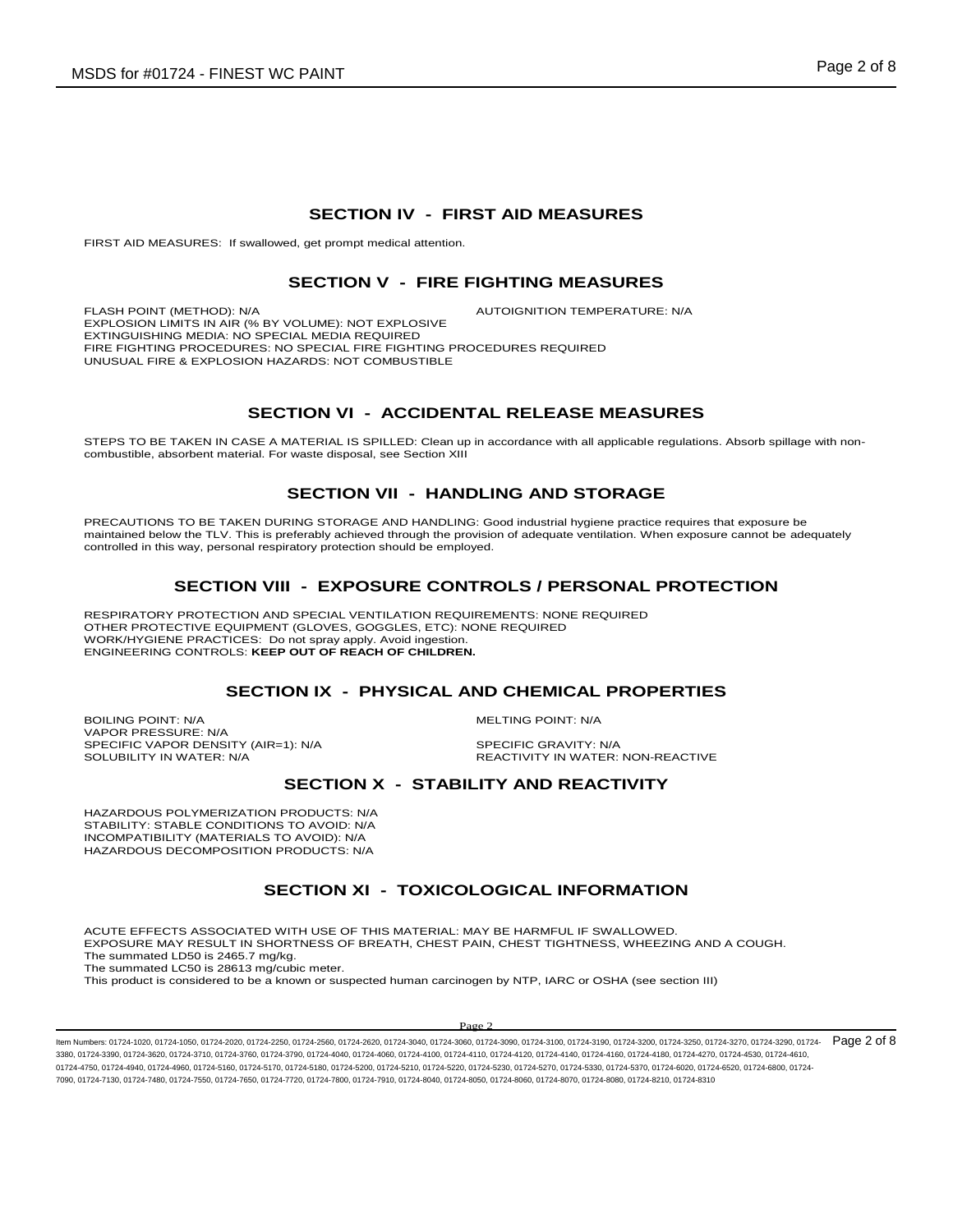## **SECTION XII - ECOLOGICAL INFORMATION**

**Aquatic Hazard Statement(s)** Very toxic to aquatic life Very toxic to aquatic life with long lasting effects

### **SECTION XIII - DISPOSAL CONSIDERATIONS**

RCRA HAZARD CLASS (40 CFR 261): THIS PRODUCT IS NOT CLASSIFIED AS A HAZARDOUS WASTE. WASTE DISPOSAL METHOD: DISPOSE OF IN ACCORDANCE WITH FEDERAL, STATE AND LOCAL REGULATIONS.

## **SECTION XIV - TRANSPORTATION INFORMATION**

U.S. DOT (49 CFR 172.101): THIS IS NOT A HAZARDOUS MATERIAL AS CLASSIFIED BY CFR 172.101.

## **SECTION XV - REGULATORY INFORMATION**

CONTENTS OF THIS SDS COMPLY WITH OSHA HAZARD COMMUNICATION STANDARD 29 CFR 1910.1200

EPA SARA TITLE III CHEMICAL LISTINGS: SECTION 302.4 EXTREMELY HAZARDOUS SUBSTANCES (40 CFR 355): NONE

SECTION 313 TOXIC CHEMICALS (40 CFR 372): NONE

INTERNATIONAL REGULATIONS

CANADIAN WHMIS: THIS PRODUCT IS A CONTROLLED PRODUCT UNDER CANADA'S WORKPLACE HAZARDOUS MATERIALS INFORMATION SYSTEM. IT CONTAINS THE FOLLOWING TOXIC OR HIGHLY TOXIC MATERIALS: COPPER PHTHALOCYANINE FERRIC OXIDE GUM ARABIC PROPYLENE GLYCOL ZINC OXIDE

SUPPLEMENTAL STATE COMPLIANCE INFORMATION:

THIS PRODUCT CONTAINS THE FOLLOWING CHEMICAL(S) LISTED UNDER NEW JERSEY'S RIGHT TO KNOW PROGRAM:

GUM ARABIC PIGMENT RED 101 PIGMENT WHITE 6 PROPYLENE GLYCOL ZINC OXIDE

THIS PRODUCT CONTAINS THE FOLLOWING CHEMICAL(S) REQUIRING NOTIFICATION TO THE STATE OF WASHINGTON UNDER THEIR CHILDREN'S SAFE PRODUCTS ACT: CADMIUM SELENIDE SULFIDE (CD2SES) CADMIUM ZINC SULFIDE COBALT TIN OXIDE (COSNO3) PHOSPHORIC ACID, AMMONIUM COBALT(2+) SAL

THIS PRODUCT CONTAINS THE FOLLOWING CHEMICAL(S) LISTED IN FLORIDA'S TOXIC SUBSTANCE LIST: Iron oxide fume Zinc oxide fume

#### Page 3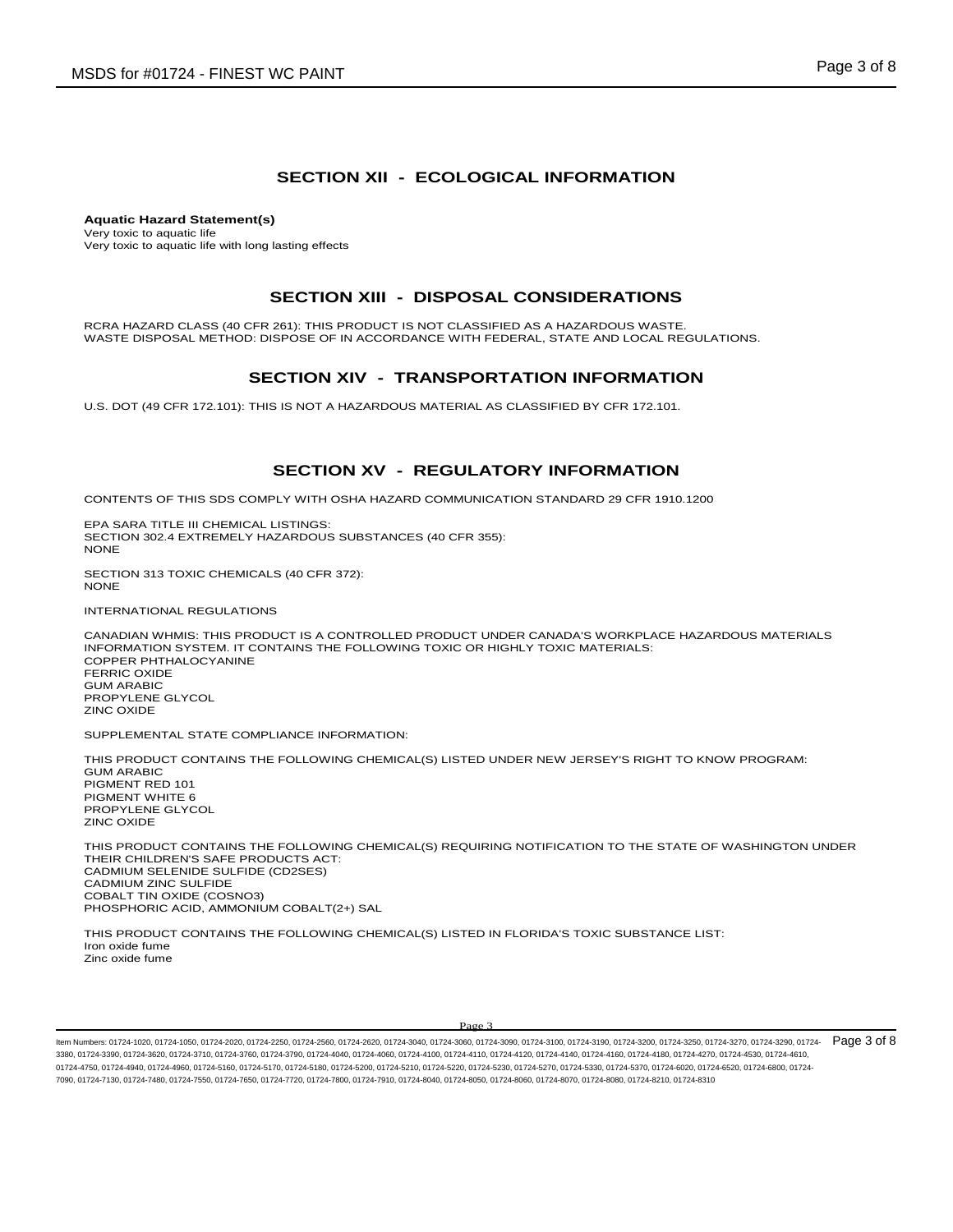THIS PRODUCT CONTAINS THE FOLLOWING CHEMICAL(S) LISTED IN MAINE'S PRIORITY CHEMICAL LIST: **NONE** 

THIS PRODUCT CONTAINS THE FOLLOWING CHEMICALS CONSIDERED BY VERMONT AS BEING OF VERY HIGH CONCERN TO CHILDREN: **NONE** 

THIS PRODUCT CONTAINS THE FOLLOWING CHEMICAL(S) LISTED IN MASSACHUSETTS HAZARDOUS SUBSTANCE LIST: Carbon black Glycerine mist Iron oxide dust

Sucrose dust Titanium dioxide Zinc oxide fume

THIS PRODUCT CONTAINS THE FOLLOWING CHEMICAL(S) LISTED ON MICHIGAN'S CRITICAL MATERIALS REGISTER: NONE

THIS PRODUCT CONTAINS THE FOLLOWING CHEMICAL(S) LISTED ON MINNESOTA'S HAZARDOUS SUBSTANCES LIST: Carbon black Glycerin mist Iron oxide fume (Fe2O3) as Fe Propylene glycol Sucrose Titanium dioxide Zinc oxide, fume and dust

THIS PRODUCT CONTAINS THE FOLLOWING CHEMICAL(S) LISTED IN PENNSYLVANIA'S HAZARDOUS SUBSTANCES LIST: 1,2,3-Propanetriol 1,2-Propanediol Alpha-D-glucopyranoside, .beta.-d-fructo Carbon black Iron oxide Titanium oxide Zinc oxide

Under CPSC's consumer product regulations (16CFR1500.3 and 150014), this product has the following required acute and chronic hazard labeling:

#### **WARNING:MAY BE HARMFUL IF SWALLOWED. INHALATION MAY CAUSE RESPIRATORY ALLERGIES, OR LUNG DAMAGE. Contains: COBALT, ZINC**

PRECAUTIONS:Do not spray apply. Avoid ingestion. **KEEP OUT OF REACH OF CHILDREN.**  FIRST AID TREATMENT:If swallowed, get prompt medical attention. For further health information contact a poison control center or call . . . (must contain a US telephone # and US company name and address on the label).

This product contains a chemical known to the State of California to cause cancer.

This product contains cadmium, a chemical known to the State of California to cause cancer, birth defects and other reproductive harm.

Page 4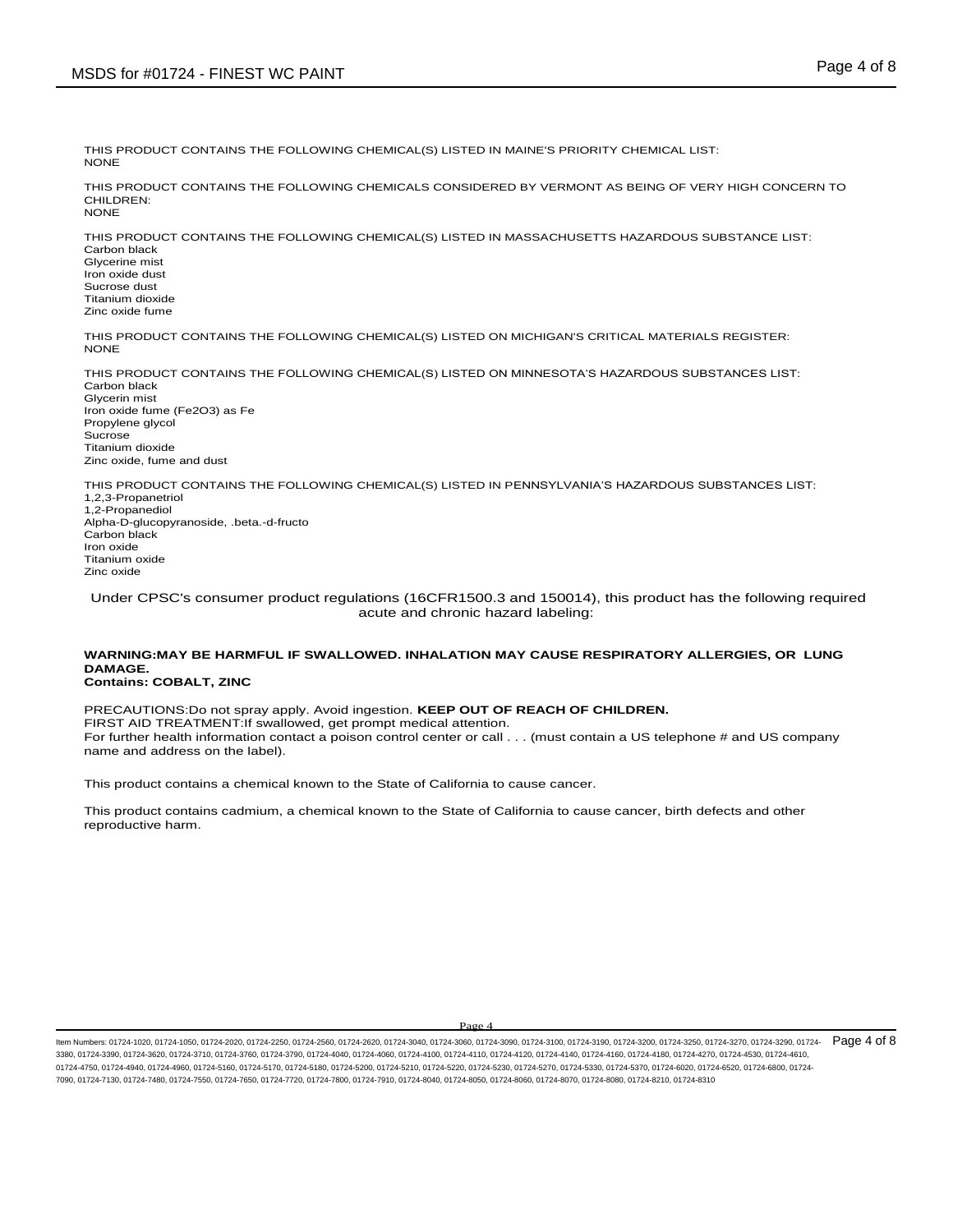## **SECTION XVI - OTHER INFORMATION**

Disclaimer: We believe the statements, technical information and recommendations contained herein are reliable, but they are given without warranty or guarantee of any kind. The information contained in this document applies to this specific material as supplied. It may not be valid for this material if it is used in combination with any other materials. It is the user's responsibility to satisfy oneself as to the suitability and completeness of this information for the user's own particular use.

**LAST REVISION DATE: 06/14/2016**

**Prepared by Duke OEM Toxicology**

Page 5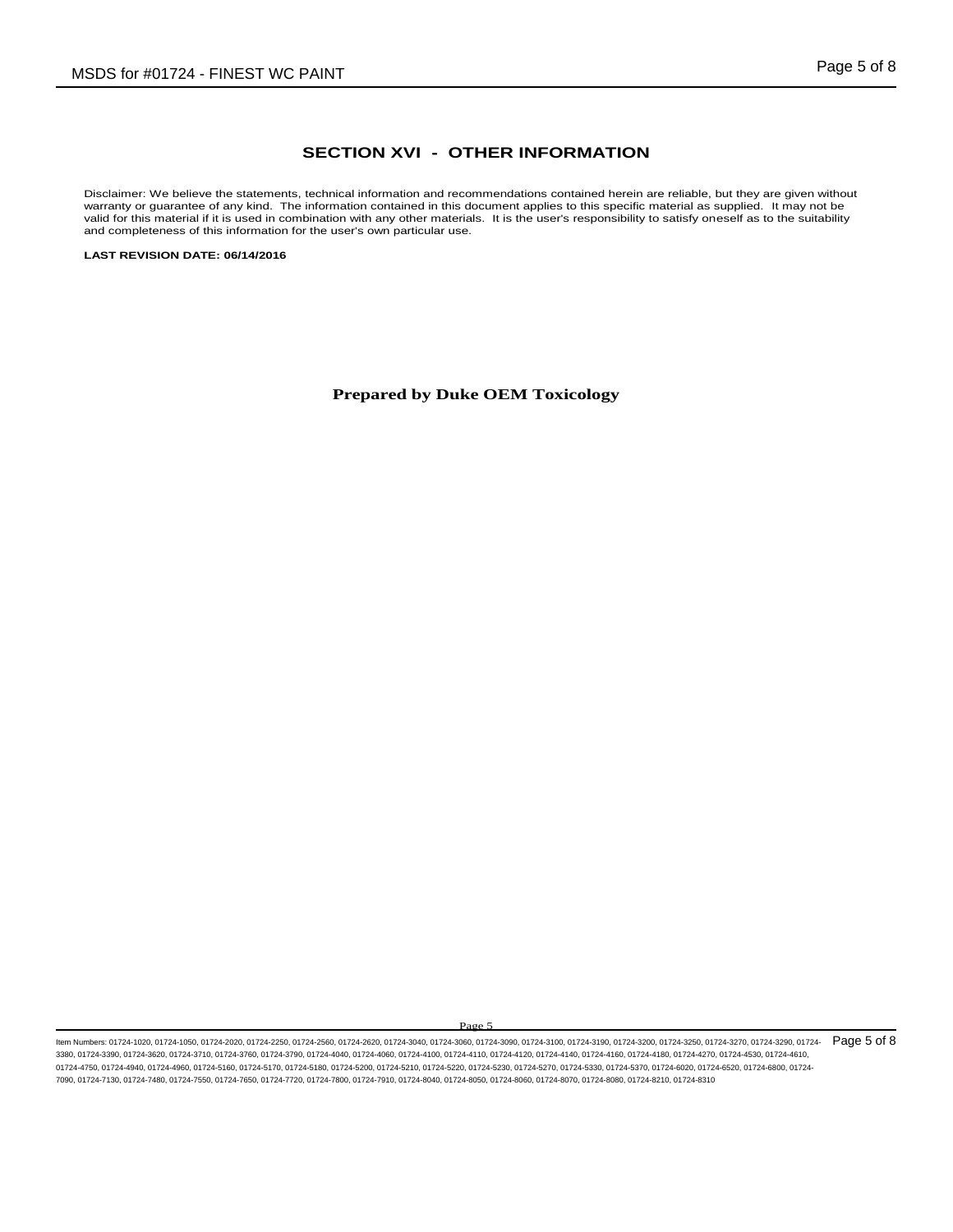## **COLOR INFORMATION**

THIS SDS APPLIES TO THE FOLLOWING COLORS WHICH ARE ASSOCIATED WITH HAZARDOUS AND/OR NON-HAZARDOUS INGREDIENTS

| <b>Product Color</b>                   | <b>SKU</b> | <b>Hazardous Ingredient</b> |
|----------------------------------------|------------|-----------------------------|
| W001 ALIZARIN CRIMSON                  |            | (NONE)                      |
| W002 BURNT ALIZARIN/CRIMSON GOLDEN     |            | (NONE)                      |
| W003 AUREOLIN YELLOW                   |            | (NONE)                      |
| W005 TRANSPARENT ORANGE                |            | (NONE)                      |
| W021 BROWN MADDER                      |            | (NONE)                      |
| <b>W023 BURNT SIENNA</b>               |            | (NONE)                      |
| W024 BURNT UMBER                       |            | (NONE)                      |
| W025 CADMIUM ORANGE                    |            | (NONE)                      |
| W026 CADMIUM RED DEEP                  |            | (NONE)                      |
| W027 CADMIUM RED LIGHT                 |            | (NONE)                      |
| W029 CADMIUM RED MEDIUM                |            | (NONE)                      |
| W031 CADMIUM YELLOW DEEP               |            | (NONE)                      |
| W032 CADMIUM YELLOW LEMON              |            | (NONE)                      |
| W033 CADMIUM YELLOW LIGHT              |            | (NONE)                      |
| W034 CADMIUM YELLOW MEDIUM             |            | (NONE)                      |
| W039 CERULEAN BLUE                     |            | (NONE)                      |
| W043 TITANIUM WHITE                    |            | (NONE)                      |
| W044 CHINESE WHITE                     |            | ZINC                        |
| W048 CHROMIUM OXIDE GREEN (LIGHT)      |            | (NONE)                      |
| W049 COBALT BLUE                       |            | (NONE)                      |
| W053 COBALT VIOLET                     |            | COBALT                      |
| W060 BISMUTH YELLOW                    |            | (NONE)                      |
| W061 DIOXAZINE PURPLE                  |            | (NONE)                      |
| W064 DAVY'S GRAY                       |            | (NONE)                      |
| W067 PERMANENT GREEN (EMERALD)         |            | (NONE)                      |
| W068 RED IRON OXIDE (ENGLISH RED)      |            | (NONE)                      |
| W076 FRENCH ULTRAMARINE (LIGHT)        |            | (NONE)                      |
| W077 GAMBOGE                           |            | (NONE)                      |
| W085 TERRE VERDE                       |            | (NONE)                      |
| W095 TRUE RED (GRUMBACHER LIGHT)       |            | (NONE)                      |
| W103 MAGENTA                           |            | (NONE)                      |
| W106 HOOKER'S GREEN DEEP               |            | (NONE)                      |
| W107 HOOKER'S GREEN LIGHT              |            | (NONE)                      |
| W109 DELFT BLUE                        |            | (NONE)                      |
| W110 INDIAN RED                        |            | (NONE)                      |
| W111 INDIAN YELLOW                     |            | (NONE)                      |
| W112 INDIGO                            |            | (NONE)                      |
| <b>W115 IVORY BLACK</b>                |            | (NONE)                      |
| W116 LAMP BLACK                        |            | (NONE)                      |
| W118 LEMON YELLOW                      |            | (NONE)                      |
| W131 MANGANESE BLUE HUE                |            | (NONE)                      |
| W133 COBALT TURQUOISE                  |            | (NONE)                      |
| W146 NAPLES YELLOW                     |            | (NONE)                      |
| W156 PAYNE'S GRAY                      |            | (NONE)                      |
| W163 PERMANENT ALIZARIN                |            | (NONE)                      |
| W168 PRUSSIAN BLUE                     |            | (NONE)                      |
| W171 RAW SIENNA                        |            | (NONE)                      |
| <b>W172 RAW UMBER</b>                  |            | (NONE)                      |
| W182 ALIZARIN ROSE (MADDER)            |            | (NONE)                      |
| W187 SAP GREEN                         |            | (NONE)                      |
| W193 SEPIA NATURAL LIGHT               |            | (NONE)                      |
| W194 SEPIA (WARM)                      |            | (NONE)                      |
| W203 THALO BLUE                        |            | (NONE)                      |
| W204 QUINACRIDONE ROSE (THALO CRIMSON) |            | (NONE)                      |
| W205 THALO GREEN (LIGHT)               |            |                             |
| W206 THALO PURPLE                      |            | (NONE)                      |
| W207 THALO RED                         |            | (NONE)                      |
|                                        |            | (NONE)                      |

#### Page 6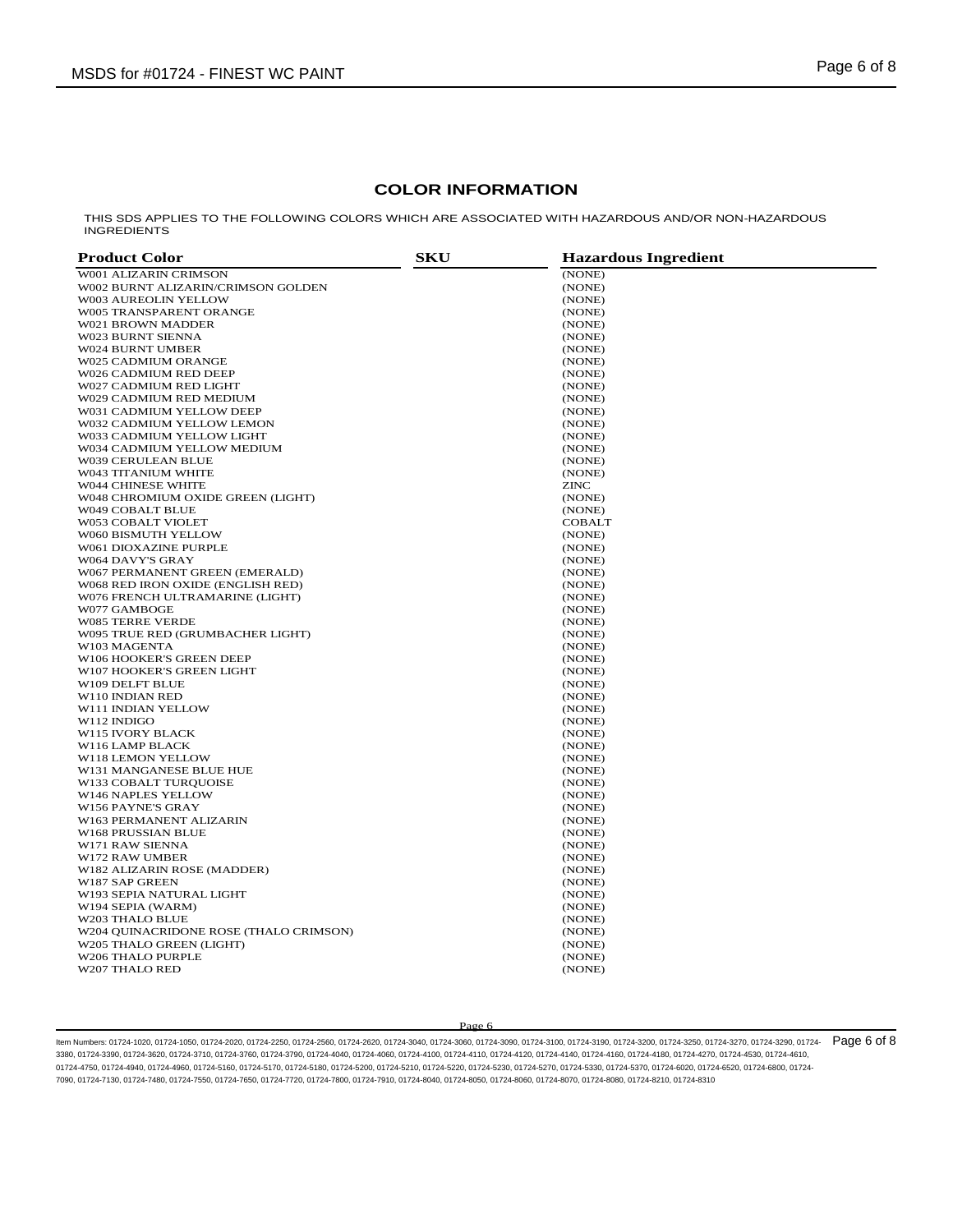| <b>Product Color</b>                     | SKU | <b>Hazardous Ingredient</b> |  |
|------------------------------------------|-----|-----------------------------|--|
| W209 THALO YELLOW GREEN                  |     | (NONE)                      |  |
| W211 OUINACRIDONE MAGENTA (THALO VIOLET) |     | (NONE)                      |  |
| W219 ULTRAMARINE BLUE                    |     | (NONE)                      |  |
| W222 VAN DYCK BROWN                      |     | (NONE)                      |  |
| W225 VERMILLION DEEP                     |     | (NONE)                      |  |
| W228 VERMILION LIGHT                     |     | (NONE)                      |  |
| W232 VIRIDIAN                            |     | (NONE)                      |  |
| W242 YELLOW OCHRE                        |     | (NONE)                      |  |
|                                          |     |                             |  |

Page 7